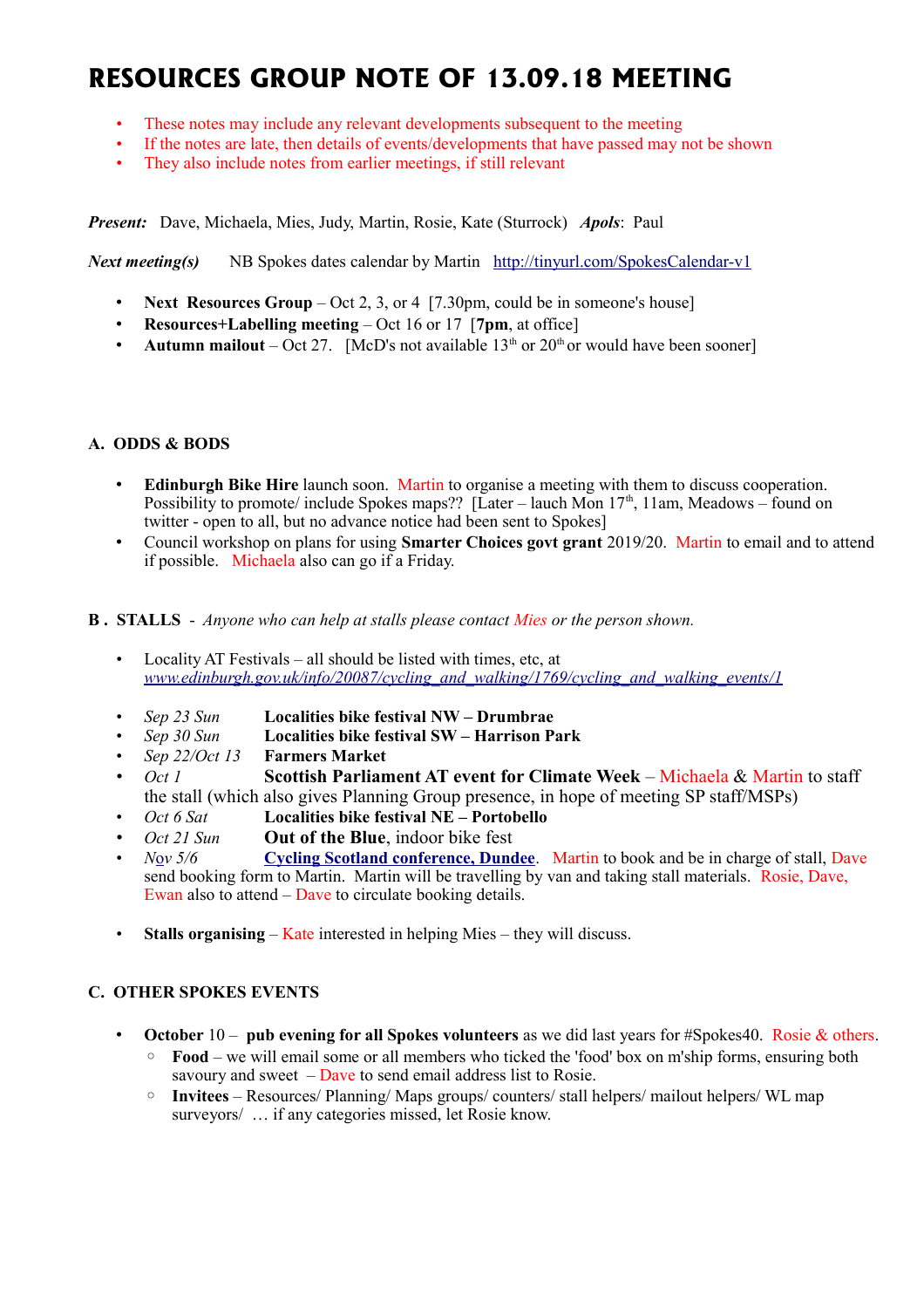# **D. SPOKES PUBLIC MEETINGS** [twitter hashtag #SpokesMtg]

- *"Cycling for All Diversity Rules!!"* i.e. cycling for all ages, abilities and backgrounds. Diversity of age, gender, ethnicity. Martin organising. Thurs November 15
	- QA Chair Alison Johnstone MSP agreed
		- Aiming for a panel of say 6-8 people, each to speak for *strictly* 5 mins max...
			- **AGREED**
			- [ELREC,](http://www.elrec.org.uk/) Edinburgh & Lothians Regional Equality Council
			- **•** ABC (all abilities)  $\&$  VIEVelo (partially sighted) combined
			- $Cllr$  Mark Brown returning to cycling via e-bike
			- **Bike for Refugees**
			- **REPLY AWAITED**
			- Ageing Well Ed Leisure body, runs cycling classes
			- CWA (Cycling Without Age) people no longer able to cycle at all
			- A school  $6<sup>th</sup>$  year? Mark Symonds, Council schools AT officer, looking for someone
			- Woodland Women
			- WL Bike Library
			- **OTHER POSSIBLES**
			- Toddlers (Bike Stn project?)
	- Hope to also have a **Bulletin centre page supplement** on this subject Dave will put this together as DG unavailable and no other volunteer from member email. Martin to send Dave email addresses of all speakers asap (Agreed's above already received).
	- Publicity could include path accessibility problems (e.g. chicanes) to attract campaigner interest.

# • **Future ideas**

- **Cycling as city transport** (title?) speaker from Bike Share to say how it is going and get feedback; speaker from Council on their cargo-bike investigations/plans.
- **Cycling & Health** (NB we had this topic in June 2016). New developments 1. Adrian Davis, new professor of transport & health at Napier (first in the world?) 2. Faculty of Public Health launches Scottish initiative on transport, with Transform Scotland.
- **Daisy** contacted us to say she is keen to speak again in the Spring, about Transformation plans if possible. If so, this might fit under either of the above headings.
- **Wider political/ climate/ international topic** (NB we had climate, transport & cycling in Nov 2015) Prof Elizabeth Bomberg, internationally known, has joined spokes and could be asked on such topics.

# **E. OFFICE MATTERS**

- *Office manager/organiser* Long-standing member Anne Douglas (who was one of the 2 surveyor coordinators for the new WL map) is to take over from Judy, in process October-December.
- **Factsheets** running very low on tenements and one of the family cycling f'sheets.
	- **Tenements**  this is first priority as in most demand at stalls. Dave to ask David G if could do artwork (payment can be offered because a big job, including A4->A5). Assuming DG agrees to do the artwork, Kate to check through existing factsheet looking for anything no longer valid, e.g. links, and collate the material for DG. Judy/Goff have suggestions, and there is also an existing update sheet. Martin suggested new section on storing e-bike.
	- **Family cycling** less urgent, so postpone till after tenements. May combine the 2 family factsheets.
	- **Why get an ebike?** Cllr Arthur suggested this at comp judging to use case studies drawn from the comp entries. Include 1. cash sources (e.g. Govt. ebike loans) 2. e-cargobikes for loads & children.
- **Spokes cargo bike?** Possibility of buying (?Urban Arrow) for stalls storage would be an issue, but Michaela could offer their garage, in Southside. NB - we could quite likely get 50% grant.

# **F. FINANCE ISSUES**

• **Cargo-Bike project** Agreed to donate £500 each towards Hearty Squirrel and food-sharing coop towards cargobikes, subject to certain conditions; and to offer grants to similar cases, to spread their use and publicise their possibilities. Document offering grants is on website.... [www.spokes.org.uk/documents/papers-documents/cargo-bikes.](http://www.spokes.org.uk/documents/papers-documents/cargo-bikes) HS has just purchased theirs – will be Spokes logo/website on both sides.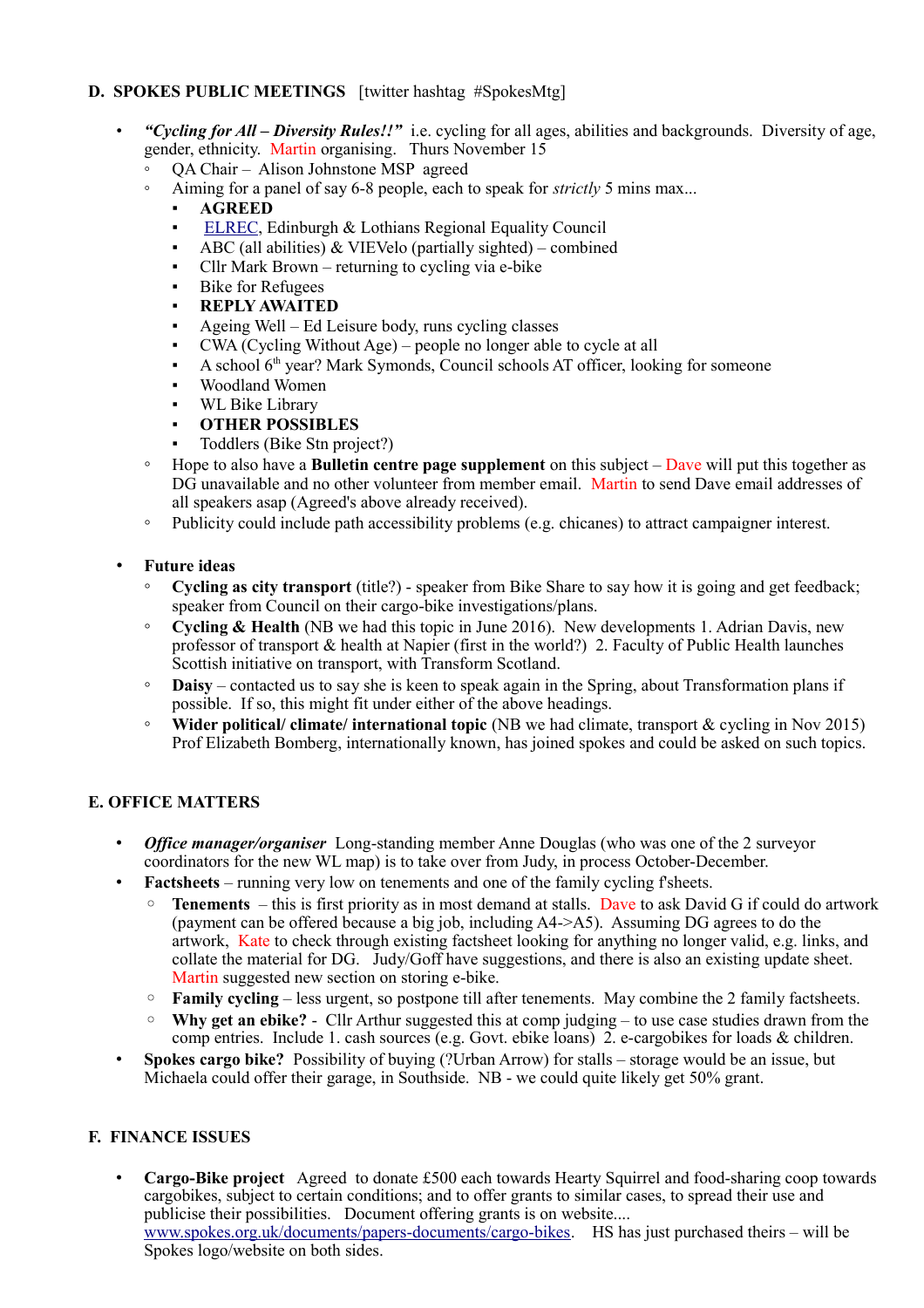#### **G. SPOKES MAPS** [apols – various Dave actions here postponed due to campaigning priorities]

- **Edinburgh** (2016) Future big problems about what base map to use. Joe said Ed Uni social history map (MESH) may be an option – Joe contacted David Langworth of maps group. Also, former spokes member Nick McWilliam, OpenStreets specialist, keen to discuss if that can be used as base.
- **Midlothian** (2015) Now our oldest map, and only map on traditional paper.
- **Glasgow 3rd edition** (2016) developed by Spokes & Go-Bike, 12500 copies paid for by council, free (on ordinary paper) from Glasgow Council, but now exhausted. Mies spoke to Glasgow Transport convenor, Cllr Anna Richardson, who would like new edition. Informal discussion held at public meeting – David Gardiner potentially interested in coordinating. Ian says the map side is held by XYZ who could easily update it, and David would do front side. Ian to draw up draft letter to Cllr Richardson suggesting meeting with her, David and anyone else relevant (+ someone from GoBike – Ian suggests Andy Preece)
- **Shops sales initiative** Paul had suggested we write to all bike shops with free sample map and order form. Maps group agreed. Peter is to contact bike shops in WL, with help from Eric Ingram. David points out that Pedal Power, West Calder is a big shop with wide-area custom.
- **Surplus old maps** Surplus in **map store** now largely sent to schools and/or pulped, and Peter contacting Mark Symonds re schools use of remaining old flat/ laminated copies. Surplus in **office** – Dave to contact schools via council contacts (each council) and/or tweeting.
- **Maps history**. Now have archive copies at least one of all Edinburgh and Lothians maps. Martin scanned all covers. Ian and Tim producing documents on map history, Dave to add pictures then go to website.

#### **H. TRAFFIC COUNTS**

- Next count November? Judy to check with Barbara.
- Possible one-off Princes St/ George St count, to help in our comments on CCWEL and Transformation. Barbara happy to help organising volunteers and working on the details if/when Planning Gp goes ahead.

#### **J. COMPETITIONS**

- **2017 'Low Cost Improvement'** Cllr Chas Booth motion instructs Edinburgh Council Locality officers to consider list – report expected at next Transport Cttee.
- **2018 'My Cycling Transformation'**  *What made the biggest positive difference to your cycling life in the last few years?*
	- Only 32 entries, but some excellent and inspiring ones which we should make the best of.
	- Judging complete Cllr Scott Arthur was outside judge.
	- $\circ$  Dave has done website article & tweet. Dave forward pics to Rosie for facebook.
	- Judy in process of prize distribution.
- **2019 ideas** [previous comps at [spokes.org.uk/documents/odds-and-ends-may-be-exciting/competitions\]](http://www.spokes.org.uk/documents/odds-and-ends-may-be-exciting/competitions/)
	- **How I encouraged someone (or was encouraged) to cycle and the result** (Snappier title needed!)
	- **A4 poster** to encourage people to cycle could invite schools to submit entries (with numbers limit!)

#### **K. SHOPS / SUPERMARKETS PROJECT**

- **Project documents** all at spokes.org.uk: documents : spokes projects : supermarkets or click here [www.spokes.org.uk/documents/papers-documents/supermarkets-project.](http://www.spokes.org.uk/documents/papers-documents/supermarkets-project) Email address [shopsproject@spokes.org.uk](mailto:shopsproject@spokes.org.uk) goes to Michaela and Dave.
- **Leaflet feedback.** Our leaflet aiming to persuade shop managers *why* and *how* to provide good bike parking and access went to all members in Feb mailout, but little feedback so far – just on Lidl Craigmillar and Prestonpans. Reply from Lidl Scotland HQ, but rather skimpy. Reminder in Spokesworker, sent to all members, but hasn't brought further feedback. Can also consider promoting via twitter & facebook.
- Letter from new member Albert Cabellero with photos of wheel twisters at 2 supermarkets Michaela to contact him and consider joint visit to managers. Also possibly look at earlier survey results then to try contacting relevant store regional managers, in the hope one can be persuaded to do an exemplary project covering some or ideally all of their stores. And/or follow up the rather obscure Lidl reply.